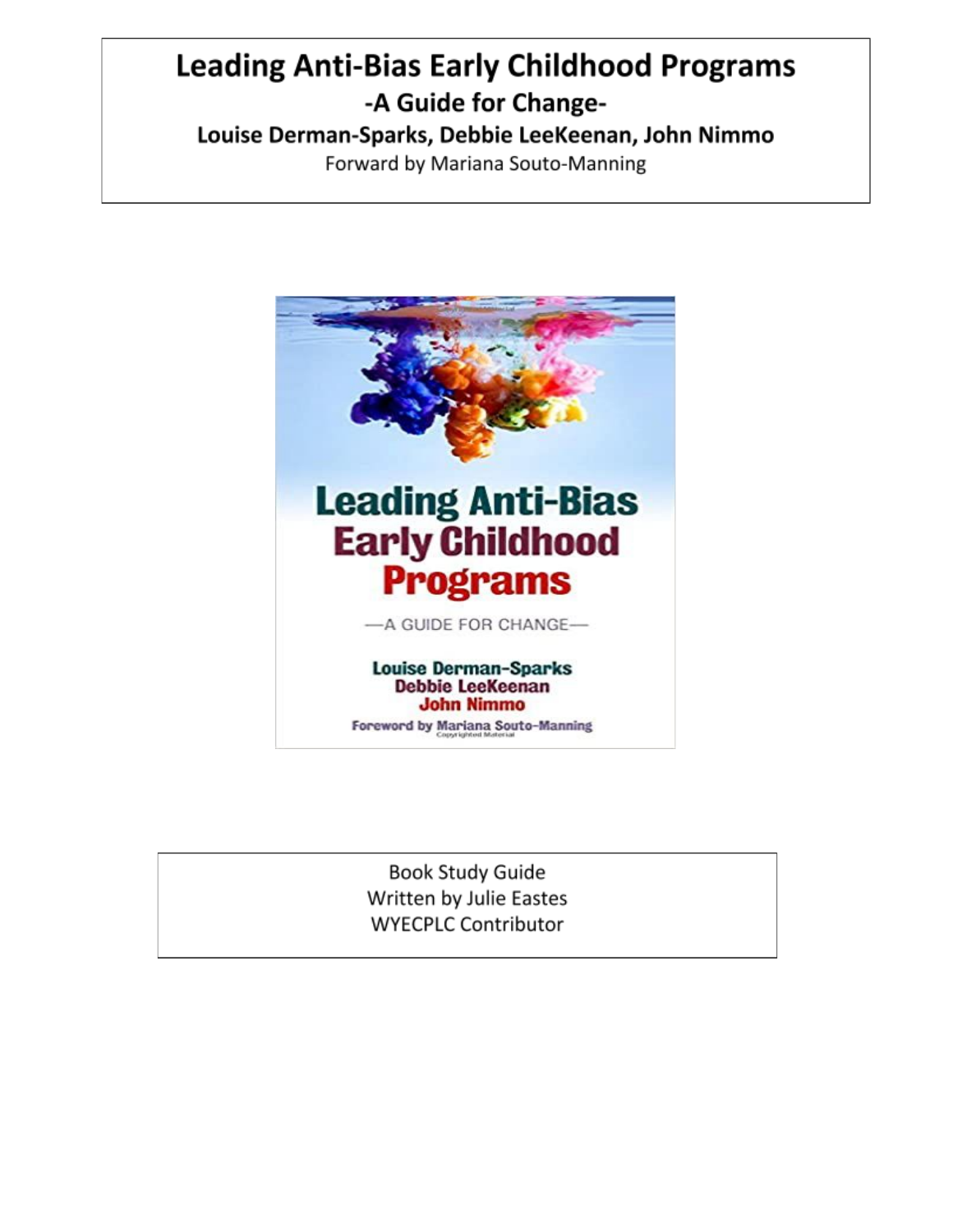#### **Part 1:**

#### **What are the goals for the book study?**

- Understand the ideas underlying the philosophy and importance of anti-bias education in early childhood programs.
- Examine your experience and attitudes toward anti-bias education.
- Reflect on how anti-bias education would look in your program or practice.
- Discuss the conceptual framework, strategies, and tools and begin to implement them in your program.
- Document as you study, reflect, share, and create anti-bias practices in your work.

## **How do I go about the book study?**

This book study is intended for early childhood leaders but is also appropriate for educators seeking to improve their practice with an anti-bias education focus. Ideally, a book study is most effective with a facilitator leading a group but can also be completed as an individual or with a partner. The study guide can be adapted for use in an online format or in-person.

The following considerations are also helpful as you get started.

- ●
- Set expectations, especially for groups. How will you ensure all voices are heard and there is a safe, supportive space for difficult conversations?
- Agree on a schedule. Decide on days and times and how often you will meet.
- Consider having each participant choose a partner to connect with between meetings. This will support collaboration and provide more opportunities for connecting new learning to practice.
- Encourage reflection. In the text, William Ayers was quoted as saying, "Reflection is a disciplined way of assessing situations, imagining a future different from today, and preparing to act." As you deepen your understanding of anti-bias education, be intentional about "imagining a future different from today" and taking steps to improve practice.
- Journal your reading, and allow yourself time to practice documentation
- Throughout the study, review the goals and think about how this journey is encouraging growth toward an anti-bias education.

# **Part 2: Chapter by Chapter**

*Injustice anywhere is a threat to justice everywhere*. -Rev. Martin Luther King Jr.

**Assignment 1** Introduction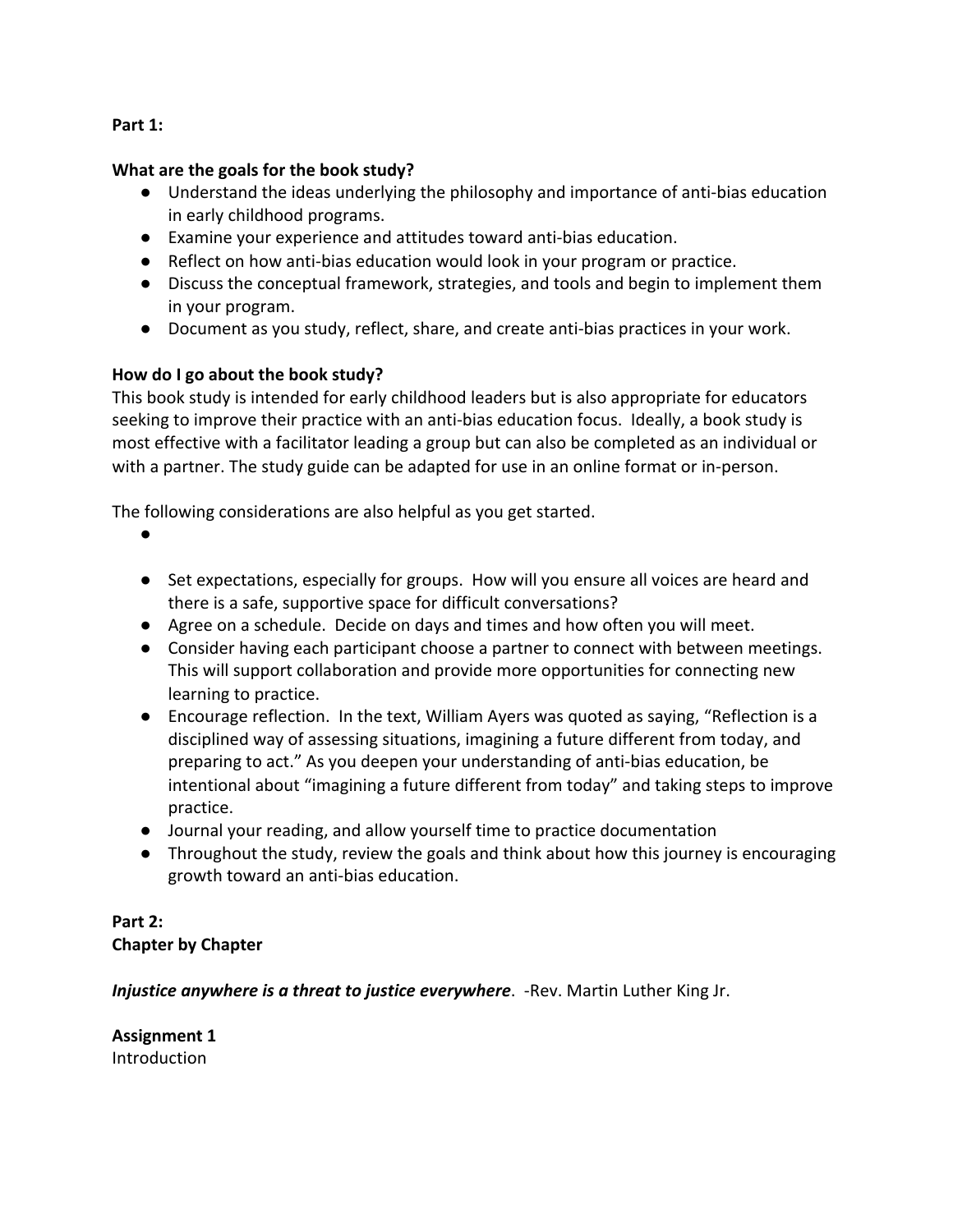After you have read through the Foreword and Introduction sections of the book, think about why you have decided to embark on this study. Make a quick list of reasons you want to learn more about anti-bias education. Circle one of your responses to share with others.

Chapter 1: **Pursuing the Anti-Bias Vision** The Conceptual Framework

Optional Questions/Activities:

1. "An anti-bias program puts diversity and equity goals at the center of all aspects of its organization and daily life. It involves much more than adding new materials and activities into the already existing learning environment." Page 11

What is your initial response after reading this quote from the text? Are you ready to being the journey of going beyond new materials or special events and move your program toward organizational change?

- 2. The section of the chapter entitled, Before the Journey Begins explains that teachers may be in denial of the need for an intentional focus on anti-bias education. Do you believe this might be the case with you or other educators in your program? Is your staff ready to begin this journey? What are the ways the text suggests preparing staff for the anti-bias journey? Discuss this with a partner or in your small group.
- 3. Reflect on the role of early childhood care and education in building connections between society and the child's family. After reading the first chapter, what are some ways you may already including multiple cultural viewpoints in your program?
- 4. As an educator or director, read *The Day You Begin* but Jacqueline Woodson, illustrated by Rafael Lopez. This book is recommended for children ages 5-8 but if read or shared with educators, it can provide a view of classrooms through the eyes of children. It is a New York Times Bestseller and featured in the Netflix show, Bookmarks: Celebrating Black Voices! The following link to the book also includes a video of the book being read aloud.

[https://www.penguinrandomhouse.com/books/299104/the-day-you-begin-by-jacqueline](https://www.penguinrandomhouse.com/books/299104/the-day-you-begin-by-jacqueline-%20woodson-illustrated-by-rafael-lopez/)[woodson-illustrated-by-rafael-lopez/](https://www.penguinrandomhouse.com/books/299104/the-day-you-begin-by-jacqueline-%20woodson-illustrated-by-rafael-lopez/)

Assignment 2 Chapter 2 **Best Practices of Early Childhood Program Leaders** The Foundation for Anti-Bias Leadership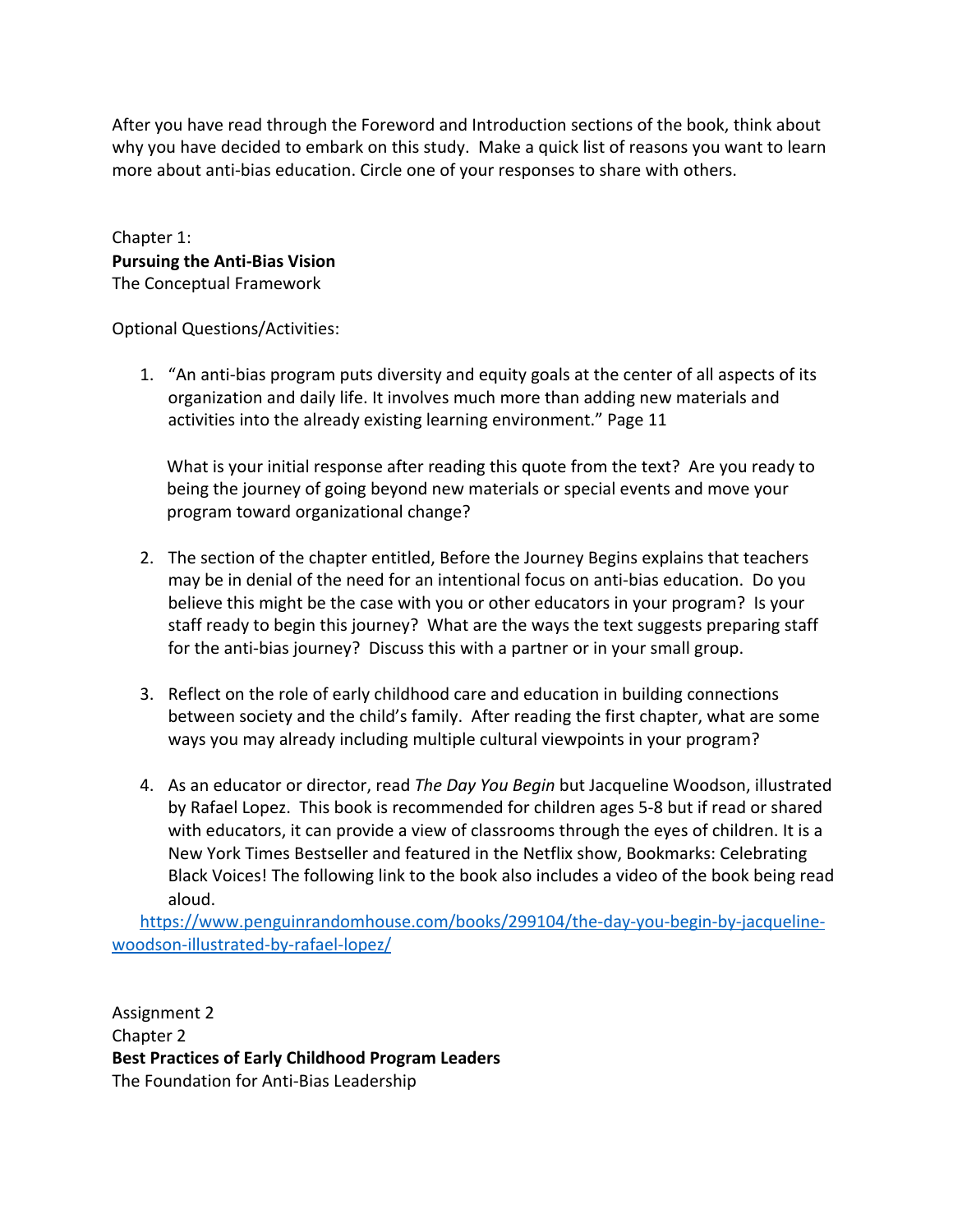- 1. As you consider collaborative leadership and its importance in early childhood reflect on the following statement. "Collaborative leaders exercise power *with*, rather than power *on,* staff and families." What does this statement mean to you in your work?
- 2. Facilitating a Shared Program Vision and Mission Does your program have a vision and mission? How have you engaged key stakeholders in the creation of the vision and mission to make sure it is shared? Share your vision and mission with the group or discuss how you will write or update by including stakeholders using an anti-bias lens.
- 3. Shared commitments, reflective conversations, and time for collaboration are ways to support a community of learners within a program. What are some ways you establish the organizational culture and create a community of learners?
- 4. "Respecting the centrality of the family's role in a child's life is an enduring ECCE principle." Most programs would agree with this statement and work to communicate with and involve families in their programs. The quote on page 28 by Lisa Lee, expands this level of involvement to a deeper connection. What resonates with you as you consider building partnerships with families?
- 5. As you consider the attributes of effective anti-bias education leaders, could you identify one that you would like to focus on?
- 6. This week, consider how you will broaden your knowledge base. Read through the framework on the bottom of page 30 to guide your thinking.

# Assignment 3 Chapter 3 **Reading the Program and Preparing for Anti-Bias Change**

- 1. Explain the process for "reading" your program. Is there one area you are interested in examining after considering baseline information?
- 2. How will you prepare teachers/leaders in your program to begin the journey toward an anti-bias approach?
- 3. Explain how you might create admissions policies that support a proactive approach to reaching diverse populations.
- 4. Create (or redesign) a program brochure in a more accessible format to share with the community. Work in small groups or with a partner to support your work.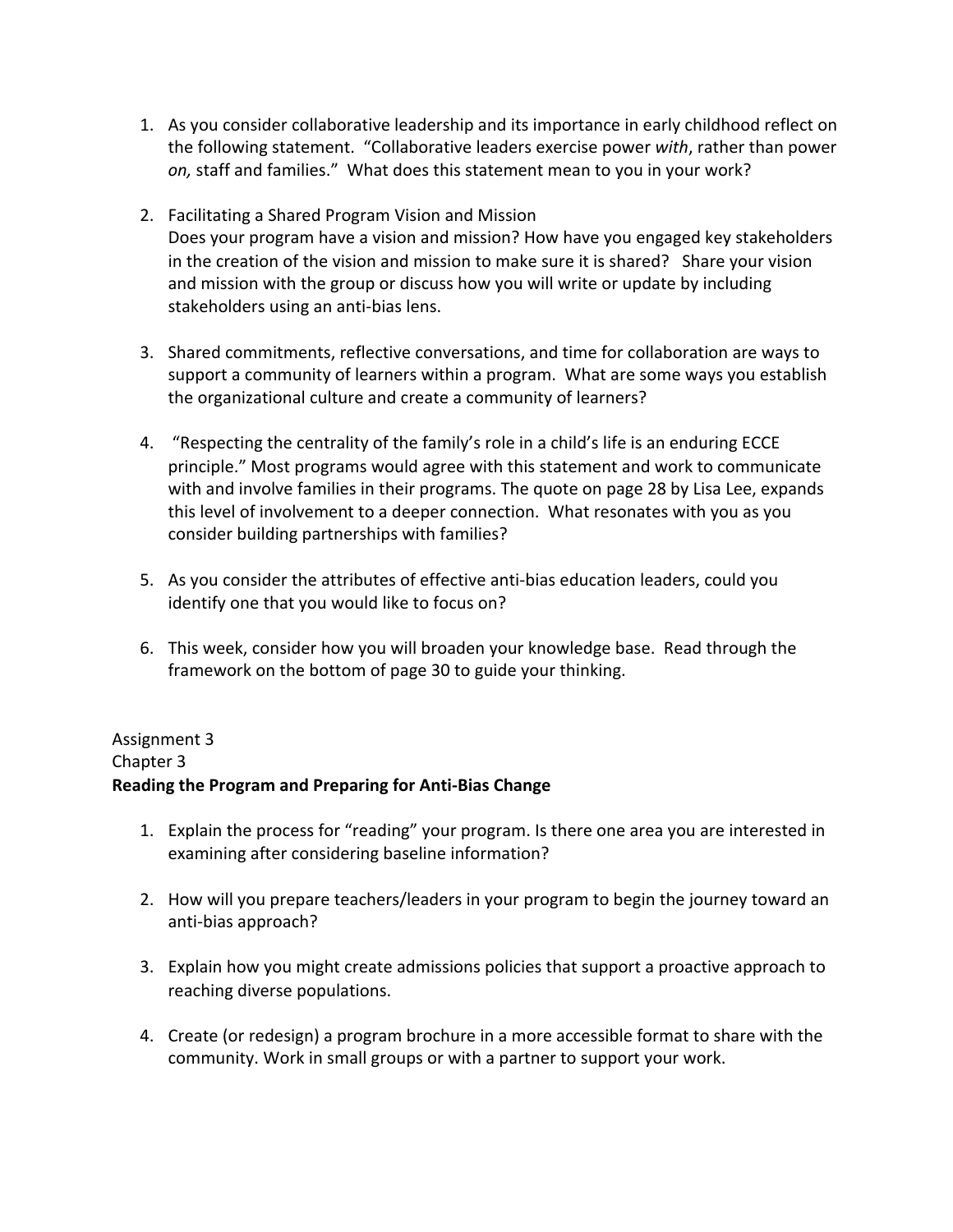# Assignment 4

Chapter 4

#### **Fostering Reflective Anti-Bias Educators**

- 1. Creating a climate for taking risks involves ensuring that staff feels supported as they go through the process of change. After reading through pages 54-56, what are some steps you might take to begin to create this climate of change and building a community of anti-bias learners?
- 2. Read through the activities designed to encourage staff members to get to know one another and share their experiences. Try one of the activities with the book study group. Which one would like to you try with your staff? Report back to your study group what you learned about your staff and how these new connections will encourage a trusting environment for change.
- 3. Introduce Anti-Bias Education What activities from the chapter would you like to try with your staff as an introduction to anti-bias education?
- 4. Set Anti-Bias Goals

Developing a mission statement and goals is an important part of the process of creating an anti-bias program. Share how you will begin the process of writing a mission statement and identify initial goals for your program.

# Assignment 5 Chapter 5 **Engaging Families and Growing Anti-Bias Partnerships**

"Families do and don't feel like they fit in for a whole range of reasons. We want to be heard, valued, and included in ways that seem meaningful and valuable to us." - Parent

- 1. What are the Frequently Asked Questions you might include in your handout for families?
- 2. With your program in mind, ask yourself the questions on page 78.
- 3. How are you creating family visibility and connection in your program? There are suggestions in the chapter or share your ideas.
- 4. After reading about the anti-bias education approach developed by Ellen Wolpert, choose one of the examples of topic-focused discussions sessions to try with your staff. Share how it went and if you might use it with families in your program.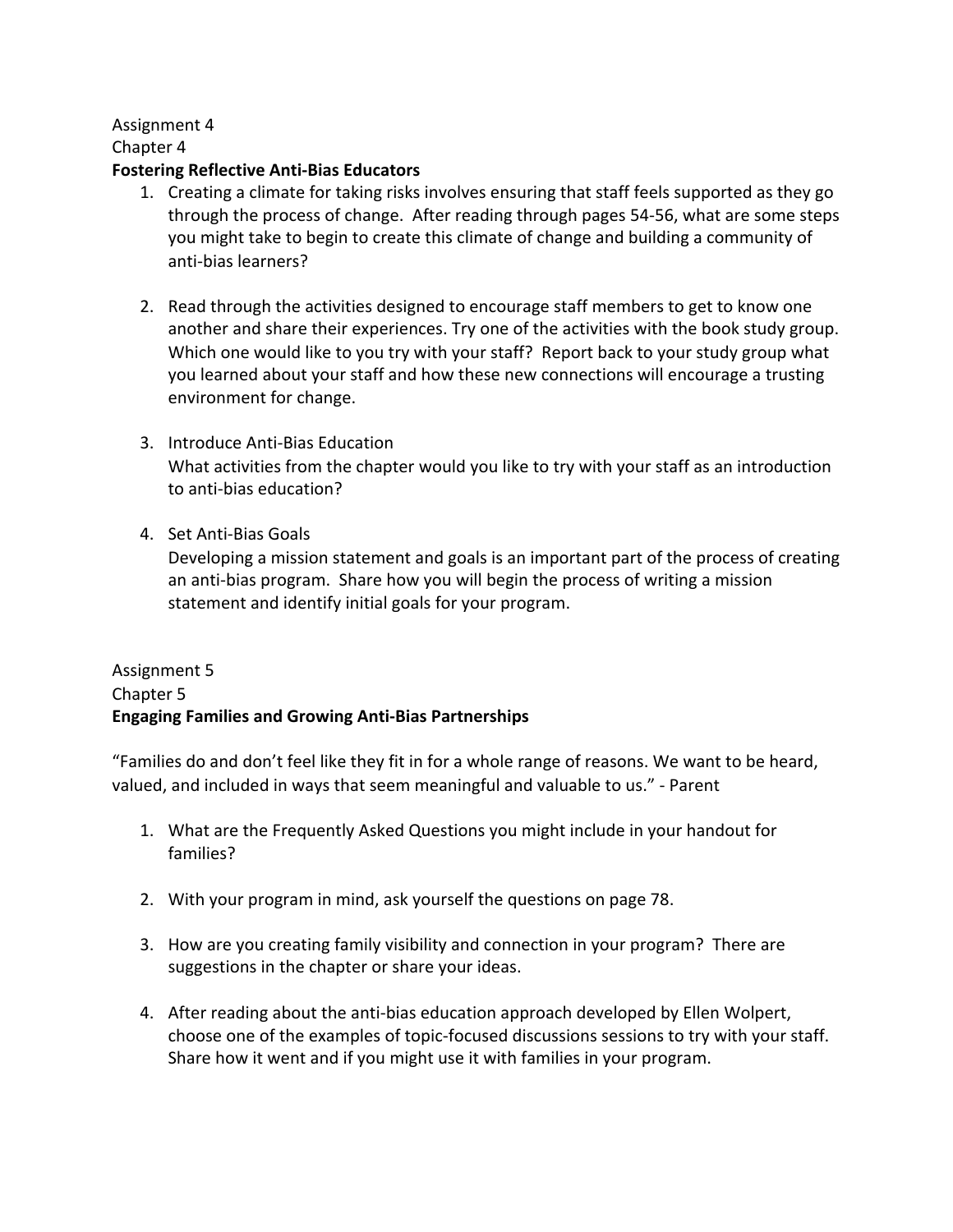5. On page 89, Debbie shares a story from her program. Reflect on similar experiences you have had with holiday celebrations in early childhood programs. How would you approach the creation of a formal policy regarding holidays at school?

## Assignment 6 Chapter 6 **Deepening and Sustaining Anti-Bias Awareness, Knowledge, and Skills**

- 1. Read through the example on page 93, and reflect on how to see classroom experiences through an anti-bias lens. Share an example from your program or create an experience or invitation you would like to try with children.
- 2. Explain how you could use the Planning Guide for Teacher's suggestions to be more systematic in how you implement anti-bias education.
- 3. "Trying to make different members of the community feel respected when their beliefs are in contradiction to my own or others' is difficult." – Teacher This quote from the text introduces the section on working with families. Recognizing that families' previous experiences impact how they relate to their child's school and teachers. How can you learn more about families and create a deeper understanding between families and schools? How can the ideas shared in this chapter, including the skills shared on pages 105-108 support your work?
	- 4. What concerns or questions do you have about engaging families?

## Assignment 7 Chapter 7 **Managing and Negotiating Disequilibrium and Conflict**

- 1. Explain the forms of conflict outlined in the text. For each form of conflict, read the examples and reflect on the solutions provided. Share your reaction to the text and your own experiences with disequilibrium in your program. What have you learned how will you handle conflict going forward?
- 2. According to the text, how can those in leadership positions (and classroom teachers) influence the outcome of anti-bias conflicts?
- 3. Explain "the third space" and the steps in the process of addressing conflicts with a cultural perspective.
- 4. Responses to Conflict. Read the examples of conflict between families and programs on pages 121-124. Choose 2 conflicts and write a response based on how you might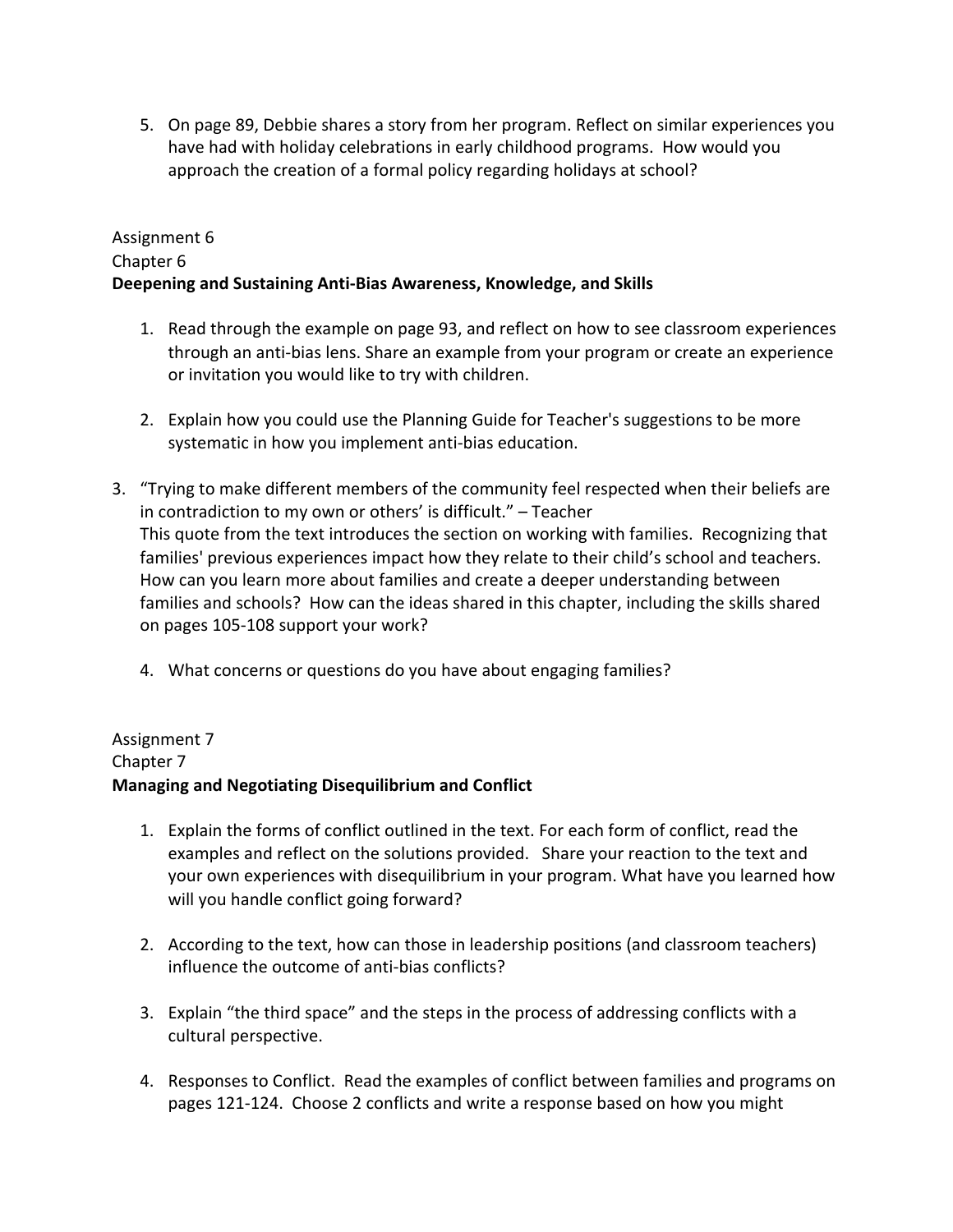address the conflict in your program. You might consider the third-space procedure of "acknowledge, ask, and adapt", other suggestions from the text, or your solutions.

5. Reflect on the last section of the chapter, "Thoughtful Risk-Taking," take time to reflect on your comfort level with conflict and risk-taking. Share how you have managed conflict in the past and steps you might take going forward.

# Assignment 8 Chapter 8 **Documenting the Shift Toward Anti-Bias Change**

- 1. Consider the Indicators of Leader Change and share your responses to the Self-Awareness and Knowledge section on page 131.
- *2.* Explain *Dispositions* and respond to the examples in the Leadership Skills and Dispositions section on page 131.
- *3.* How can you use the Tools for Documenting Growth and Efficacy as a Leader? Start by taking the time to record your reflections, feelings, and actions. If you haven't already, start a journal to document the journey toward anti-bias practice.
- *4.* How will you provide initial support and professional learning to teaching staff on anti-bias education? Will you try the Indicators of Teacher Change in the Classroom (pages 134-136), to guide observations and documentation?
- *5.* Being consistent and intentional about documentation can encourage growth in classroom practice. Explain how you envision using the tools and processes in the change to support teacher practice.

## Assignment 9 Chapters 9 and 10 **Anti-Bias Education in a Climate of Required Standards and Assessments**

- 1. If you are using a program assessment tool, share how it addresses diversity issues. If what you are currently using does not address anti-bias education, what steps will you take to ensure cultural diversity is addressed?
- 2. As you read this chapter, what questions do you have? What are some ways you can connect your work with others in the community and advocate for anti-bias education?

#### **Sustaining the Anti-Bias Vision**